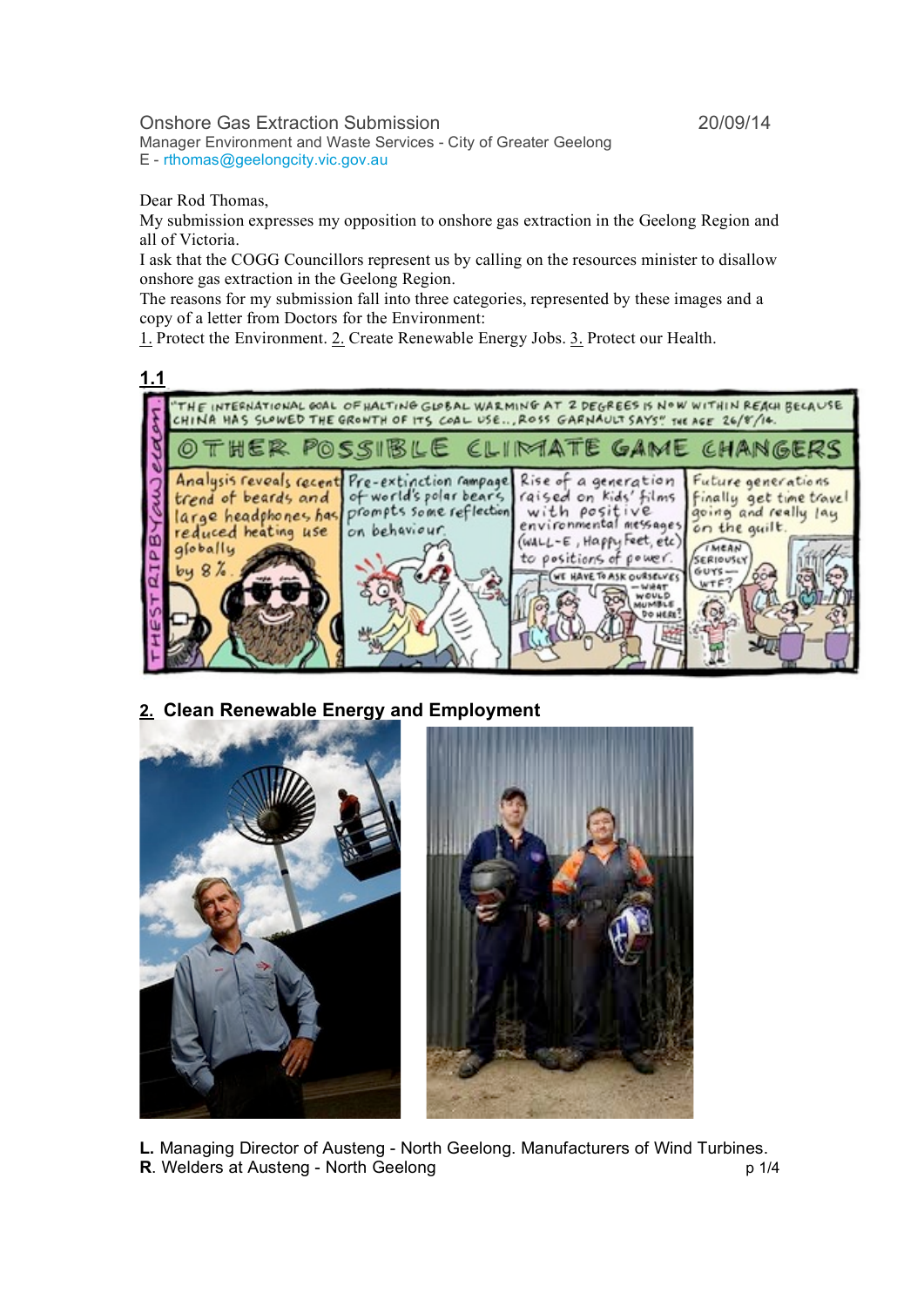## **3. COPY of letter from Doctors for the Environment Australia**

Doctors for the Environment Australia 67 Payneham Road College Park SA 5069 Phone: 0422 974 857 Email: admin@dea.org.au

11 June 2014 Mr Richard Warburton AO LVO Chair Renewable Energy Target Review Department of Prime Minister and Cabinet

Dear Mr Warburton, **Re: Health and the Renewable Energy Target (RET) Review**

I am writing to you on behalf of Doctors for the Environment Australia (DEA) to express our deep concern about the process and expected outcomes of the Renewable Energy Target (RET) Review.

We are concerned that the views you have expressed publicly demonstrate inadequate appreciation of climate change as an issue of critical importance to community health in Australia.

We feel these views are at odds with all major scientific, medical, and financial organisations and are a significant impediment to proper consideration of this important issue.

In particular we understand that ACIL Allen will not account for the health benefits of the RET in modelling for the RET Review. Failing to account for these externalities, or hidden costs, will inevitably result in a biased outcome that fails to account for the very significant health and associated economic costs of fossil fuels. Policies based on these false assumptions are injurious to human health in the short and long term and impede Australia's development of new renewable technologies while competitors gain further advantage.

## **For these reasons, we have decided not to make a submission to the RET review. DEA is of the opinion that your committee is ill equipped to examine the community health and social impacts arising from a dilution of the RET.**

The National Inventory shows that emissions from electricity generation in 2013 fell by 5.0 per cent (9.3 million tonnes)' Factors that contributed were; a fall in electricity demand (2.8 per cent lower across the National Electricity Market) and a shift towards cleaner sources of generation.

Generation from brown coal (down 6.9 per cent) and black coal (down 4.1 per cent), as well as natural gas (down 7.7 per cent) continued their decline, while double-digit growth was recorded by both hydro (up 17.7 per cent) and non-hydro renewable energy sources (up 23.1 per cent). The combined effect of a price on carbon and the p 2/4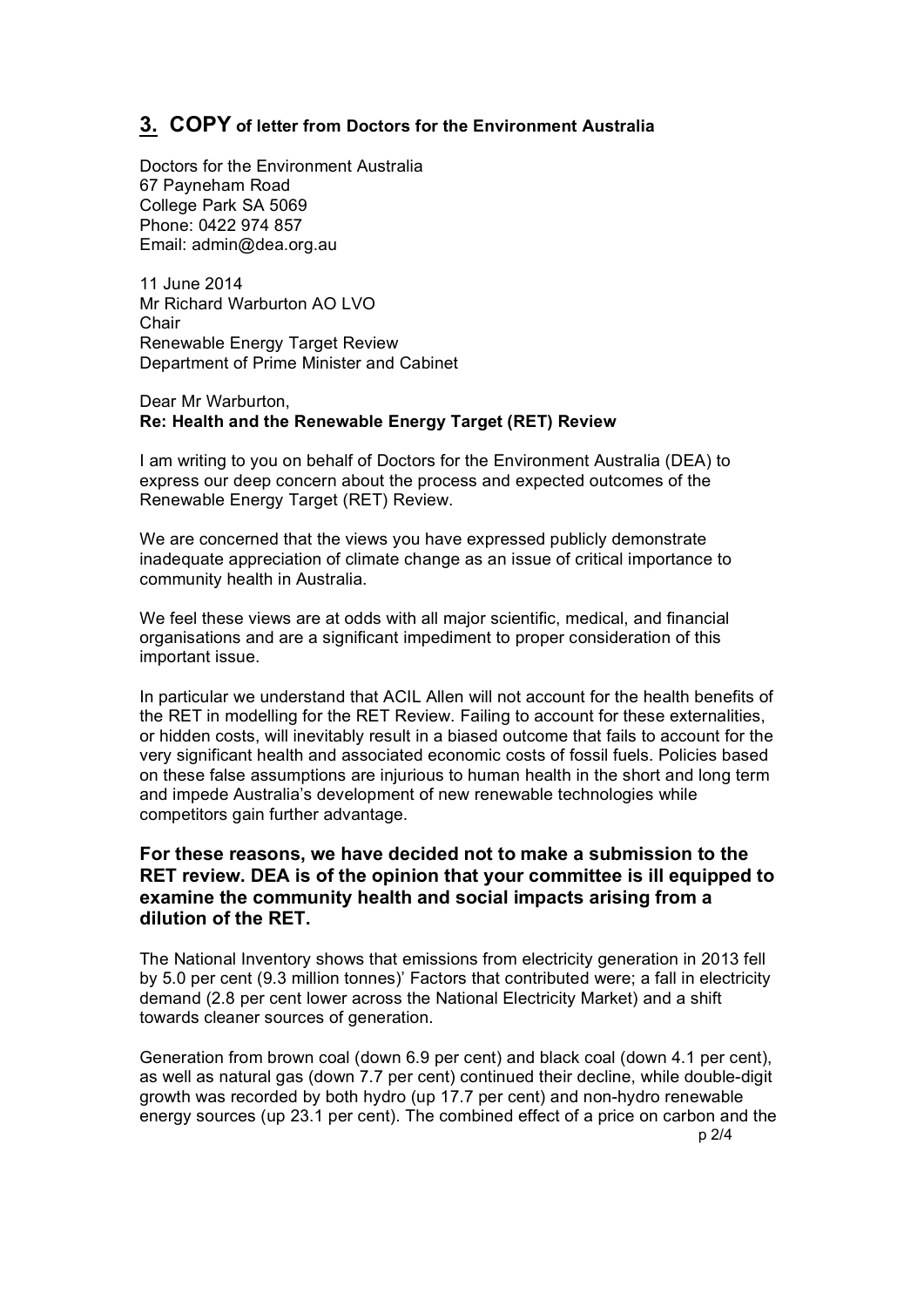input of CEFC and ARENA have supported the move to renewables and this move would be undermined by any decrease, or even uncertainty, in commitment to the RET. We would stress that the 5% reduction in these emissions is an important health advance for it constitutes a reduction in air pollution.

In Australia, approximately 3000 deaths can be attributed to urban air pollution annually  $-$  double the national road toll $_1$ . Extrapolating from NSW figures on pollution, approximately 1500 of these deaths resulted from fossil fuel electricity generation. Because there is a well established relationship between ambient air pollution and mortality rates, a 5% reduction in air pollution levels should equate to 75 lives saved in 2013 and each subsequent year.

Air pollution further adversely affects health by: increasing the risk of cardiovascular disease, stroke and lung cancer; exacerbating chronic respiratory disease, asthma and bronchitis; and, hindering lung development in children. This translates to increases in emergency department presentations, hospital admissions loss of productivity through illness and other well-documented economic costs.

Renewable energy has a particularly important role in enhancing the health and well being of rural communities, as these technologies, for example hosting wind turbines, provide direct income and employment opportunities in regional Australia.

There are serious questions as to whether the Government's Direct Action Policy will curb emissions and therefore provide comparable health benefits. Preserving the RET is therefore vital to protect health.

**Please find** *attached\** **a statement from DEA further outlining the health and economic benefits of renewable energy. We offer to arrange meetings for you and for members of your committee with eminent experts who can provide a detailed briefing on the critical health importance of the RET.**  *(\*note- not attached for COGG)*

Yours sincerely, Professor Kingsley Faulkner AM MBBS FRACS National Chair Doctors for the Environment Australia

1 Begg S, Vos T, Barker B, Stevenson C, Stanley L, Lopez A. The burden of disease and injury in Australia 2003. AIHW

cat. no. PHE 82. Canberra: Australian Institute of Health and Welfare, 2007, viewed 12 August 2011,www.aihw.gov.au/bod/index.cfm(link is external).

The following are members of our Scientific Committee and support the work of Doctors for the Environment Australia Prof. Stephen Boyden AM; Prof. Peter Doherty AC; Prof. Bob Douglas AO; Prof. Michael Kidd AM; Prof. David de Kretser AC; Prof. Stephen Leeder AO; Prof. Ian Lowe AO; Prof. Robyn McDermott; Prof. Tony McMichael AO; Prof. Peter Newman; Prof. Emeritus Sir Gustav Nossal AC; Prof. Hugh Possingham; Prof. Lawrie Powell AC; Prof. Fiona Stanley AC; Dr Rosemary Stanton OAM; Dr Norman Swan; Prof. David Yencken AO

Note re: distribution of this letter from DEA - You must acknowledge DEA appropriately and you must not distribute content that you have modified. Except where otherwise noted, content on this site is licensed under a Creative Commons Attribution, No Derivatives 4.0 International License.

[END of DEA LETTER]